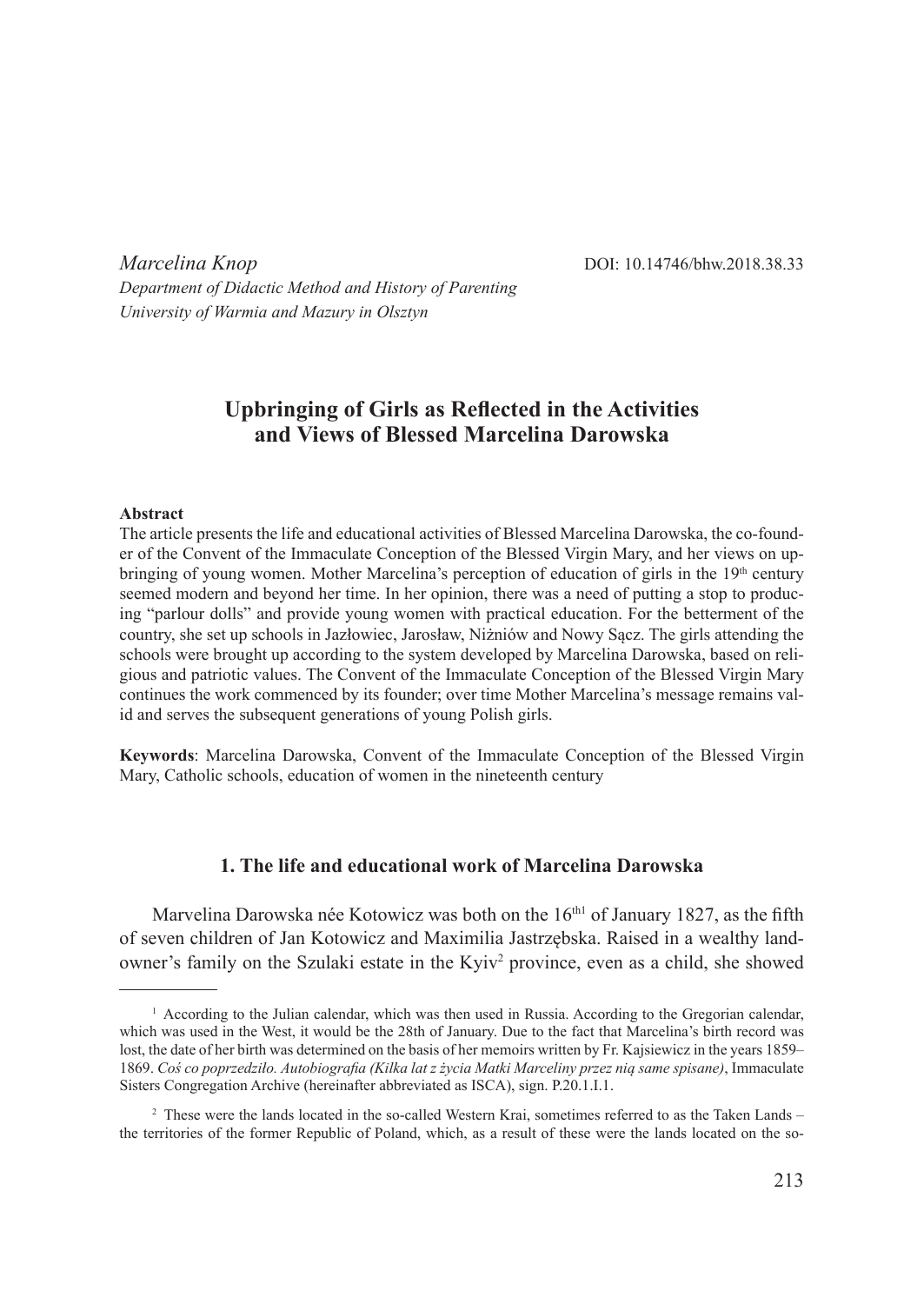patriotic feelings towards the enslaved country and a great sensitivity to social issues<sup>3</sup>. In accordance with the standards of the time, she was initially educated by nannies and governesses, who often changed and did not have a thorough knowledge. At the age of 12, Marcelina was sent to Odessa with her older sister Cezaryna. There, they were educated on the salary run by a Swiss woman, Mrs Schedoeuver. This facility was cosmopolitan and had a rigorous approach to educational issues. When Marcelina recalled her stay at the school many years later, she said: "no one looked at the heart there, no one studied feelings, it was all about external decency, learning your lessons, tidying up the classroom, and the dancing and singing that you were supposed to show off at the exam"4 .

During her stay in Odessa, the teenage Marcelina began to consider joining a religious order. However, she was aware that her parents would not have accepted such a decision. She told her trusted catechist, Father Anzelm, about her plans. Bearing in mind the possible opposition of Marcelina's parents, the clergyman convinced her that a good secular life was more useful than living in a convent and that it would contribute more to her future salvation. Eventually, after completing her studies, the 15-year-old Marcelina returned to her native Szulaki<sup>5</sup>.

While living in her family home, Marcelina helped her father to manage the land property and dedicated herself to social work on behalf of the local population. She personally taught the children catechism, nurtured the sick and supported those in need. She raised money to help the poor through her father's office, her own sacrifices (e.g. giving up new dresses) and unofficial subsidies from her mother. While taking care of others, Marcelina did not forget her own development either. She was intensively educated, mainly through reading various books<sup>6</sup>.

Despite her initial reluctance to marry, Marcelina finally changed her attitude under the influence of her father, who was seriously ill, and made her promise that she would get married. Jan Kotowicz recovered, but Marcelina still felt bound by the pledge she had made and she married Karol Darowski, who had been courting her for years, on

called "greenfield". The Prohibited Provinces, also known as the Prohibited Territories, i. e. the territories of the former Republic of Poland, which, as a result of three partitions belonged to Russia and did not become part of the Kingdom of Poland. Poles sometimes referred to these lands as the Grand Duchy of Lithuania and Rus. In the 1930s the term "Borderlands" became popular, which in the past meant lands in the "Ukraine", *i.e.* on the border of the Republic of Poland. Poles treated this area as their land, which was taken away, other nationalities living in these areas also considered it as their property and they did not accept the Polish claims to them. In turn, according to the name given by Petersburg, these lands constituted the North-Western Krai (Lithuania and Belarus) and the South-Western Krai (Kievan lands). Until 1840, the terms "western provinces" or Lithuanian, Russian and Belarusian provinces were also used. Their use was abolished, as they implied the non-Russian character of these areas. After: Chwalba, A., *Historia Polski 1795–1918*, Krakow 2000, pp. 202–203.

<sup>3</sup> Cf. Darowska, M., *Coś co poprzedziło*, op. cit*.*, pp. 8–9.

<sup>4</sup> Ibidem, p. 17.

<sup>5</sup> Ibidem, p. 22.

<sup>6</sup> *Wspomnienia Cezaryny z Kotowiczów Zakrzewskiej (siostry Marceliny). Podyktowane wnuczce Janinie i przesłane siostrom niepokalankom w 1906 r*., ISCA, sign. P.93a.1.I.1.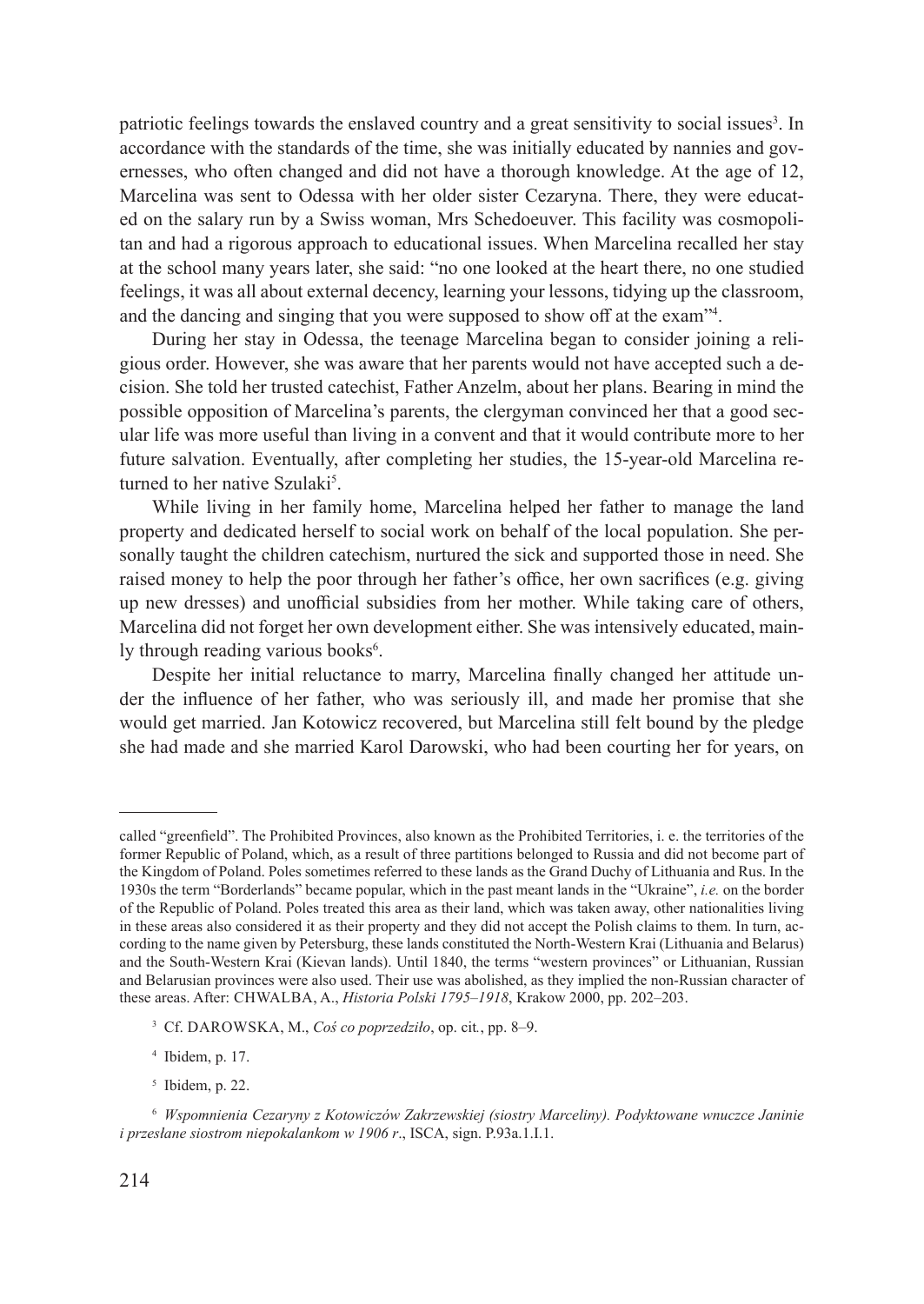the 2<sup>nd</sup> of October (the Feast of the Guardian Angels) 1849<sup>7</sup>. After the wedding, she settled with her husband and his brothers in Tetyjów. Over time, she gave birth to her son Joseph (1850) and daughter Anna Karolina (1852) were born. The family happiness was interrupted by the unexpected death of Karol (April 1852) and their son Joseph (January 1853). Marcelina understood then that family life had never been meant for her. She described this breakthrough moment in the following words: "kneeling at a smiling child's catafalque, all in pain, but calm, I felt broken for the second time – but not only in human happiness, as before – because this was not for me – but on the path I walked through the world. I felt internally, as if in a revelation, that God's will had not intended the way of the world for me, that the religious life was my destiny: I had left it and the circle that I had to make to return to it was thorny and bloody"<sup>8</sup>.

Focused on devoting herself to spiritual life, Marcelina went to Germany and then to Rome. There, she also made contact with Father Hieronim Kajsiewicz and Józefa Karska, and became involved in the organization of the religious congregation, which would be educational in nature. The newly formed community received an official legal act from the ecclesiastical authorities on the  $25<sup>th</sup>$  of November 1857<sup>9</sup> and was gathered under the patronage of the Immaculate Conception of the Blessed Virgin Mary. When the congregation was given its name, Józefa Karska she assumed the title of mother superior, and the previous candidates were given identical grey dresses<sup>10</sup>. Only Marcelina remained in secular clothes. After the death of Józefa Karska on the  $11<sup>th</sup>$  of October 1860, Marcelina assumed the duties of mother superior $<sup>11</sup>$ .</sup>

The congregation was created with the goal of bringing up girls to be Christian wives, mothers and citizens, in order to bring about the regaining of Poland's lost independence through rebuilding families. Consequently, Marcelina Darowska, when considering the possibility of setting up the first convent of the Sisters of the Immaculate Conception outside of Rome, she paid special attention to the situation prevailing at that time in each of the partitions. Galicia stood out with the greatest autonomy. Eventually, Mother Marcelina decided to set up a house of assembly and an educational institution for girls in Jazłowiec, a town 250 km from Lviv<sup>12</sup>. Under the agreement concluded with Krzysztof Błażowski,

<sup>9</sup> The date is known as the date of founding of the congregation. Cf. KOSYRA-CIEŚLAK, H., SZYMczak, R., *Poszłam siać do Polski...i wzeszło*, vol. 1, Szymanów, 2004, p. 21.

<sup>10</sup> Marcelina, as a Russian subject, was threatened with forfeiture of all her assets for her participation in an "illegal" (from the standpoint of tsarist laws) religious congregation. Cf. JABŁOŃSKA-DEPTUŁA, E., *Marcelina Darowska Niepokalanka 1827–1911*, Lublin, 2010, pp. 47–48.

<sup>11</sup> Sołtan, M.A., CIC, *Służebnica boża Marcelina Darowska*, [in:] J.R. BAR (ed.), *Polscy święci*, vol. 8, Warsaw, 1987, p. 207.

 $12$  Jazłowiec – in the past, due to its location near the trade route, the town was often the target of Tatar raids. The place is also where the ruins of a medieval castle, once owned by the Koratowicz family, and then by the Buczacki family of the Habdank coat of arms (they assumed the name Jazłowiecki) were located. After Jan Sobieski liberated the place from the Tatars' hands, its new owner Aleksander Koniecpolski built a white palace near the old ruins, which was called the "lower castle" in order to distinguish it from the old castle. In 1746

<sup>7</sup> Darowska, M., *Coś co poprzedziło*, op. cit*.*, p. 27.

<sup>8</sup> Ibidem, p. 28.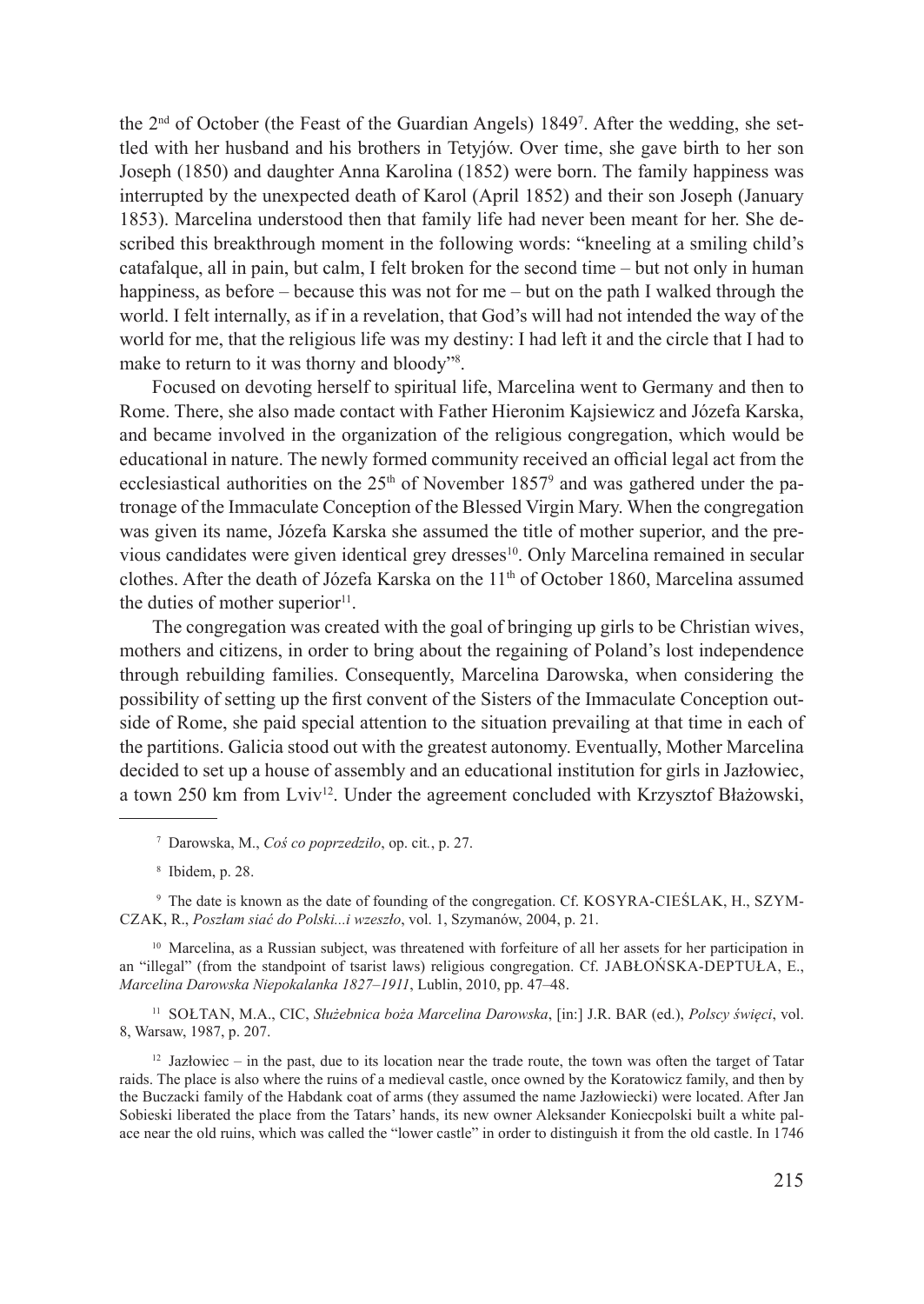the Congregation of the Sisters of the Immaculate Conception of the Blessed Virgin Mary received the building of the former Poniatowski Palace and the ruins of the medieval castle, together with the surrounding garden free of charge. In return, the Sisters would provide free education at their school for a girl named by the donor family<sup>13</sup>.

Despite the initial difficulties and the lack of official government permission, Marcelina launched a three-class<sup>14</sup> secondary school in Jazłowiec on the 1<sup>st</sup> of November 1863, with a 6-year course of study. At the time, seven girls began their studies at the school, including Marcelina's daughter. The first boarding school of the Sisters of the Immaculate Conception charged tuition, because the sisters could not count on any financial support from the Austrian authorities. In the following year, Mother Marcelina also established a free primary school for children from the surrounding area<sup>15</sup>.

Starting in 1889, the Jazłowiec's pupils who wanted to work as teachers in the future were additionally prepared for the governmental teacher's examination. In 1893/4, an eighth grade was created in Jazłowiec and three years later, an optional ninth grade was created, which functioned when there were enough willing candidates. The eighth grade completed the general education and it was attended by students from all the other schools run at that time by the sisters. With the entry into force of the 1906 government law, which made it possible for secondary school graduates to continue their education at universities, Mother Marcelina decided to adapt her curriculum to that of government schools. The first students from Jazłowiec passed their maturity examinations in Lviv in 1907<sup>16</sup>.

Due to the large number of students in Jazłowiec<sup>17</sup>, Mother Marcelina decided to set up an institution in Jarosław. The new school was built from scratch on the spot where the Jesuit monastery had been and where Piotr Skarga wrote *The Lives of the Saints* and *Sejm Sermons*<sup>18</sup>*.* Despite financial difficulties, the owner's reluctance to sell adequate land and

both buildings changed hands and were owned by the Poniatowski family and according to the local legend, the first plan of the Targowica Confederation was created in the reception hall of the castle. After the First Partition of Poland, the Jazłowiec estate was bought by the Potocki family, who, having lost their fortune, had to hand it over to Grudnicki, their plenipotentiary. Ultimately, Jazłowiec became the property of the Błażowski family. After: Szembek, Z., CIC, *Jazłowiec*, Jazłowiec 1938, pp. 8–9; Kosyra-Cieślak, H., Szymczak, R., *Poszłam siać*, op. cit*.*,,vol. 1, pp. 55–58.

<sup>13</sup> Sołtan, M.A. CIC, *Matka. Życie i działalność Matki Marceliny Darowskiej 1827–1911*, Szymanów, 1982, p. 114.

<sup>&</sup>lt;sup>14</sup> Subsequent senior grades were to be created with the transition of students to subsequent levels of education. In addition, six years after the opening of the school, a complementary seventh grade was introduced. Cf. Jabłońska, E., "Zarys działalności Matki Marceliny Darowskiej na polu organizacji szkolnictwa żeńskiego 1863–1911", *Nasza Przeszłość* 1958, vol. 7, p. 224.

<sup>15</sup> Skórzewska, G., CIC, *Zapiski o Matce naszej*, ISCA, sign. F VII 1, vol. 10.

<sup>16</sup> Szembek, Z., CIC, op. cit., pp. 67–68.

<sup>&</sup>lt;sup>17</sup> In 1874, 50 students attended the school in Jazłowiec. With time, when the additional seventh and ninth grade were opened, Mother Marcelina increased the limit of number of girls attending the Congregation schools from 60 to 70. After: ibidem, pp. 41, 48.

<sup>18</sup> The history of Jarosław was presented in: Kosyra-Cieślak, H., Szymczak, R., *Poszłam siać*, op. cit*.*, vol. 1, p. 202.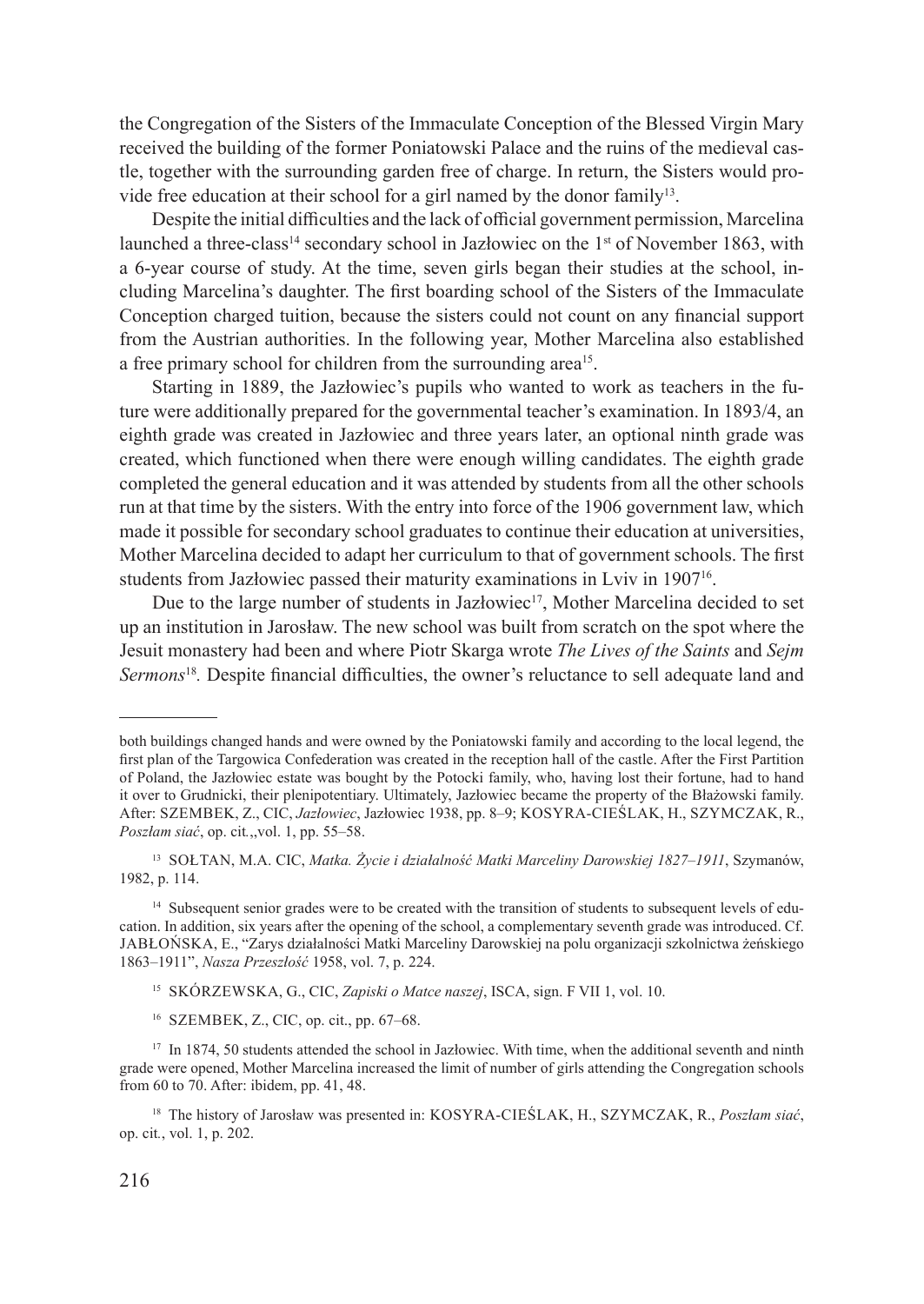lack of building materials, the sisters began their activities at the boarding school and primary school in Jarosław on the  $1<sup>st</sup>$  of October 1875<sup>19</sup>. The didactic and educational work in both schools took place in the same spirit and on the basis of the same principles as in Jazłowiec. The only innovation in the field of education was the opening of an additional seventh grade (previously, a six-year course had been conducted in Jazłowiec)<sup>20</sup>.

Another institution of the Sisters of the Immaculate Conception was established in 1883 in Niżniów, with a view to free teachers' education, for girls coming from impoverished families of the nobility and daughters of meritorious patriots who had participated in the struggle to regain independence. Mother Marcelina hoped that in the future, the Niżniów students would replace the governess brought in from abroad and would educate and shape the generations of young Poles<sup>21</sup>.

The owner of the monastery building, Stanisław Lanckoroński, agreed to hand it over free of charge to the sisters for the seat of the new school, because he was familiar with the educational activity of the congregation<sup>22</sup>. However, the sisters had to face a number of difficulties related to the costs of renovating and adding more buildings, but above all to the protests of local householders and the complaint of the then administrator of the parish filed with the tax office. Thanks to Mother Marcelina's personal involvement, however, the work was completed and the first children were admitted to the Niżniów school on the  $4<sup>th</sup>$  of November 1883. Despite a lack of understanding among part of the society, the sisters operated the school in Niżniów, providing the girls with a seven-year education, along with pedagogical internship, during which the alumni worked at the oldest school of the congregation in Jazłowiec<sup>23</sup>.

After the foundation of three schools in Galicia, Mother Marcelina considered the possibility of founding a school in the Prussian partition. However, her intention turned out to be impossible because she did not have influential protectors, and the partition authorities did their best to prevent all activities supporting Poles. That is why she finally decided to purchase land near Nowy Sącz, which she described as "the front-most hut in the direction of the Poznań region",<sup>24</sup> and to begin the construction of another Sisters of the Immaculate Conception school.<sup>25</sup>

<sup>21</sup> S.M. Ewa of Divine Mercy, *Nauczycielka życia. W hołdzie wdzięczności bł. Matce Marcelinie Darowskiej*, Szymanów 2009, p. 13.

<sup>22</sup> Both Stanisław Lanckoroński's daughter, Stefania Urbańska, née Lanckorońska, as well as his future daughter-in-law Franciszka Lanckorońska nee Masłowska were students of the Immaculatine school in Jazłowiec. After: Jabłońska-Deptuła, E., *Niepokalanki w polskim trwaniu*, Niepokalanów 1993, p. 131.

<sup>19</sup> Sołtan, M.A., CIC, *Człowiek wielkich pragnień. Matka Marcelina Darowska 1827–1911*, Szymanów 1977, pp. 68–72.

<sup>&</sup>lt;sup>20</sup> In the 1876/1877 school year, due to an extensive curriculum and teaching activities, an additional eighth grade was created to serve the role of the former complementary seventh grade. Cf. Darowska, M., *List do J. Felińskiego*, 28.09.1876 (copy), ISCA, sign. P.8.2.I.46.

<sup>23</sup> Sołtan, M.A., CIC, *Matka. Życie i*, op. cit*.*, pp. 230–233.

<sup>24</sup> Skórzewska, S.G., CIC, *Zapiski*, op. cit*.*, vol. 11.

<sup>25</sup> Darowska, M., *List do S. Józefy*, 6.VII.1894, ISCA, sign. P.36.4.II.692.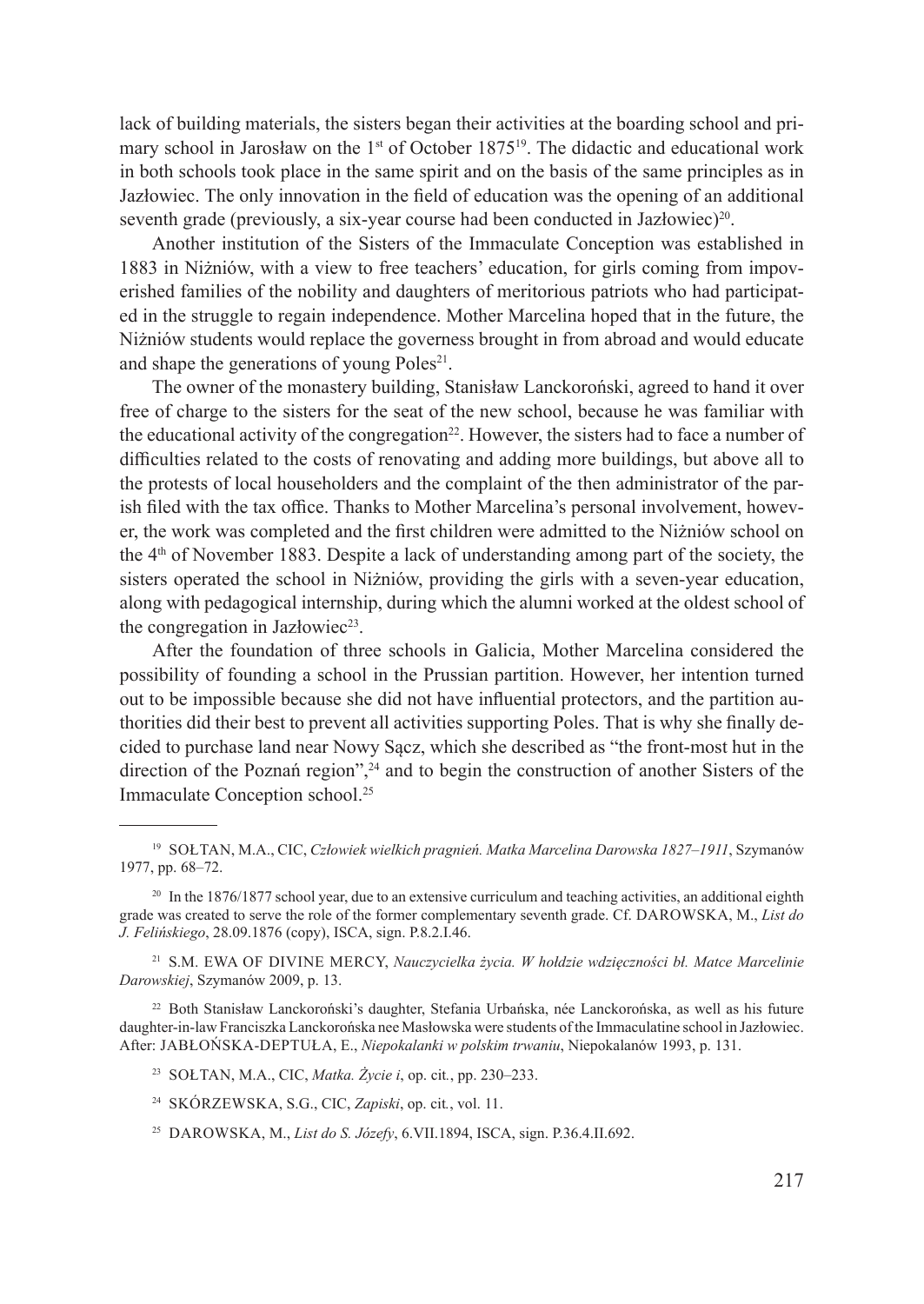The seven-class secondary school with a humanities orientation and a free 4-class primary school in Nowy Sącz began operations in September 1897. The new institution soon began to be called the White Convent<sup>26</sup>. Taking into account the difficult situation of the population in the Prussian partition, Mother Marcelina guaranteed priority admissions to the school in Nowy Sącz for girls from Wielkopolska. Moreover, one place in the Niżniów school was reserved for a girl from the Poznań region every year<sup>27</sup>, while in the other schools of the Congregation, money was collected to help the disadvantaged and deprived of their own land estates<sup>28</sup>. Over the next nearly twenty years, the sisters educated and brought up new generations of girls in Nowy Sącz, according to the rules that applied in all schools of the Congregation.

When she set up another school in Galicia, Mother Marcelina continued to consider the possibility of extending the activities of the nuns to the lands of the other two partitions. Such an opportunity finally appeared, however, due to various dilemmas connected with undertaking business in Słonim (working with the underground), the decision to open another institution of the congregation was made, at Mother Marcelina's request, by Pope Pius X. Assigned to travel to the institution being set up were Sister Wawrzyna of the Offering of Our Lady, Sister Teresita of the Baby Jesus and Sister Klementyna of Mercy. The sisters had to meet formal and administrative requirements<sup>29</sup> and prepare the neglected convent. Under the guise of participating in cleaning work, local girls also gathered and were taught in secret $30$ .

Despite various precautions, the police grew increasingly suspicions about the nature of the activities carried out by the sisters in Słonim. The chance to open a two-class parish school or boarding school was becoming less and less realistic. At the same time, Mother Marcelina also strongly opposed the idea of opening a Russian school and running an "undercover" Polish school. Despite numerous efforts made by sisters<sup>31</sup> over the next eleven years, their educational work was carried out in secret<sup>32</sup>.

- <sup>27</sup> Darowska, M., *List do S. Filomeny*, 3.XII.1901, ISCA, sign. P.39.2.II.736.
- <sup>28</sup> Eadem, *List do S. Filomeny*, 8.XII.1901, ISCA, sign. P.39.2.II.737.

<sup>29</sup> The sisters took steps to obtain permission to join the Bernardine congregation. The procedure was complicated and involved submitting an application to the governor in Grodno, who then sent it, together with his opinion, to the Governor General in Vilnius, and the final decision was taken by the Ministry of Confessions in St. Petersburg. According to the regulations in force, the candidate also had to undergo two "tests" carried out by local police officers. Cf. SOŁTAN, M.A., CIC, *Służebnica*..., p. 225.

<sup>30</sup> Idem, *Matka. Życie i*, op. cit*.*, pp. 241–242; 244–246.

<sup>31</sup> Initially, Mother Marcelina tried to obtain permission for the official arrival of Immaculatines to Słonim and running a Polish school for girls jointly with the Bernardines. When this turned out to be impossible, she decided to open a school of crafts for extramural students. This idea has not been implemented either. Finally, a decision was made to open a weaving school there, similar to the school run by Anna Mohl in Livonia. Ultimately, however, this idea was not implemented. Cf. ibidem, pp. 242–243.

<sup>32</sup> Idem, *Matka Marcelina Darowska (1827–1911)*, [in:] *Chrześcijanie*, B. Bejze (ed.), vol. 4, Warsaw, 1980, pp. 310–311.

<sup>26</sup> *Stulecie Białego Klasztoru i Szkoły Sióstr Niepokalanek w Nowym Sączu*, M.E. Domaszewska, M.E. Gużda, M.M. Pintscher CIC (eds.), pp. 13–25.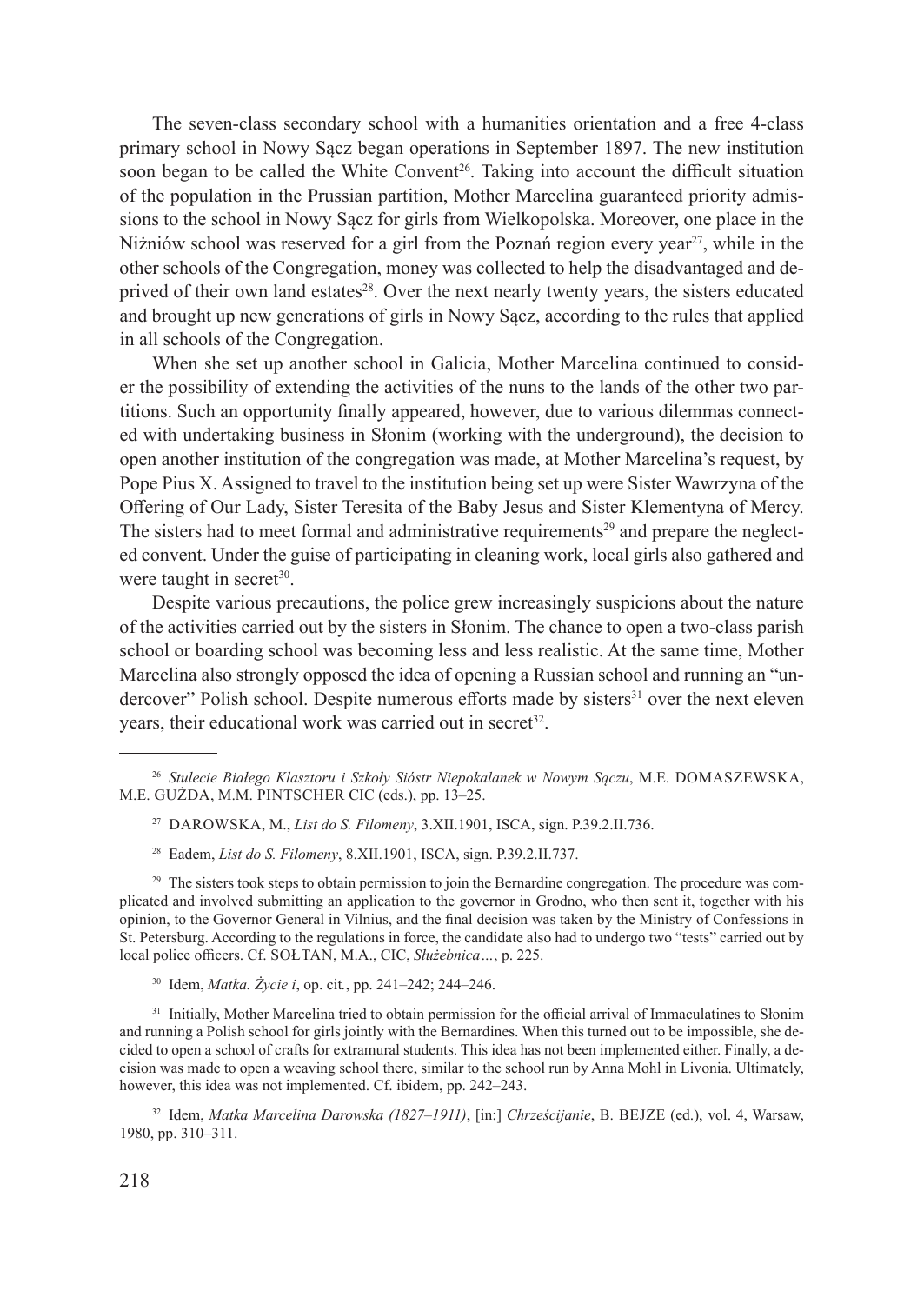Another possibility of founding a school in the Russian partition presented itself before the decision was made to establish a school in Słonim. The sisters received an offer from Maria Ciechanowska to organise a secondary school for girls in the Kingdom of Poland. Despite the initial refusal of the authorities, the influential landowner personally obtained from Tsar Nicholas II permission for the arrival of 50 sisters of the Immaculate Conception and the establishment of an educational institution for girls, in which teaching and upbringing was to take place according to the Congregation programme. Determining a specific place of operation for the convent and the school of the Congregation became an important issue. The final choice was Szymanów, in the Sochaczew district, about 40 kilometres from Warsaw, and the palace with a park belonging to Konstanty Lubomirski located there<sup>33</sup>. After Mother Marcelina acquired it, however, the sisters could not start working there, because it had been previously leased for a year to Father Gralewski, who organized a boarding house for boys. Following the order received from St Petersburg to start the school year in the Kingdom in autumn 1907, Mother Marcelina decided to establish a three-class secondary school and a primary school in Komorów. A year later, on the  $15<sup>th</sup>$  of July 1908, the sisters moved to Szymanów<sup>34</sup>.

Along with the creation of the school in Szymanów, Mother Marcelina's desire came true, which she had repeated for a long time: "I would go to the Crown on foot, leaning on a stick."35 Less than two months after breaking her leg, leaning on a stick, the over 80-year-old Marcelina left for Szymanów to support the sisters in establishing a new foundation. Her presence was also necessary because of the poor health of the mother superior of the local house, Sister Ludwika, who died on the  $15<sup>th</sup>$  of September 1908, on the day of the blessing of the house in Szymanów and the arrival of the first pupils. The first school year in Szymanów began with 50 girls<sup>36</sup>.

Mother Marcelina stayed in Szymanów until the spring of 1909, because the situation of the established school remained uncertain for a long time. The original assurance that the sisters would be able to run the school freely in accordance with its curriculum proved completely untrue. The Russian authorities constantly intervened in matter of teaching and upbringing. By orders received from Russian, history and geography lessons were taught in Russian and conducted by Russians, and the same requirement was made for Russian language classes, which were to be taught 10 hours a week, while Polish lessons were limited to two hours a week. The sisters also did not receive permission from the state author-

- <sup>34</sup> Sołtan, M.A., CIC, *Człowiek*, op. cit*.*, pp. 85–89
- <sup>35</sup> Darowska, M., After: Skórzewska, S.G., *Zapiski*, op. cit*.*, vol. 12.

<sup>33</sup> In the mid-15th century, Szymanów belonged to the dukes of Mazovia. In 1435 it was sold to Abraham Pawłowski from Gnatowice. In the following centuries, many changes of ownership have taken place, and the property belonged to Sanguszko, Kronenberg,Łubienski and Lubomirski families. In the years 1898–1902, Duke Konstanty Lubomirski built a palace in Szymanów, which he decided to sell, due to the failure of his matrimonial plans and the related travel abroad. After: Kosyra-Cieślak, H., Szymczak, R., *Poszłam siać do Polski... i wzeszło*, vol. 2, Szymanów 2005, pp. 99–100.

<sup>36</sup> Szembek, K., Nowosielecka, C., CIC, *Pięćdziesięciolecie Zakładu Sióstr Niep. Poczęcia Najśw. Panny Maryi w Szymanowie 1908–1958*, pp. 4–5.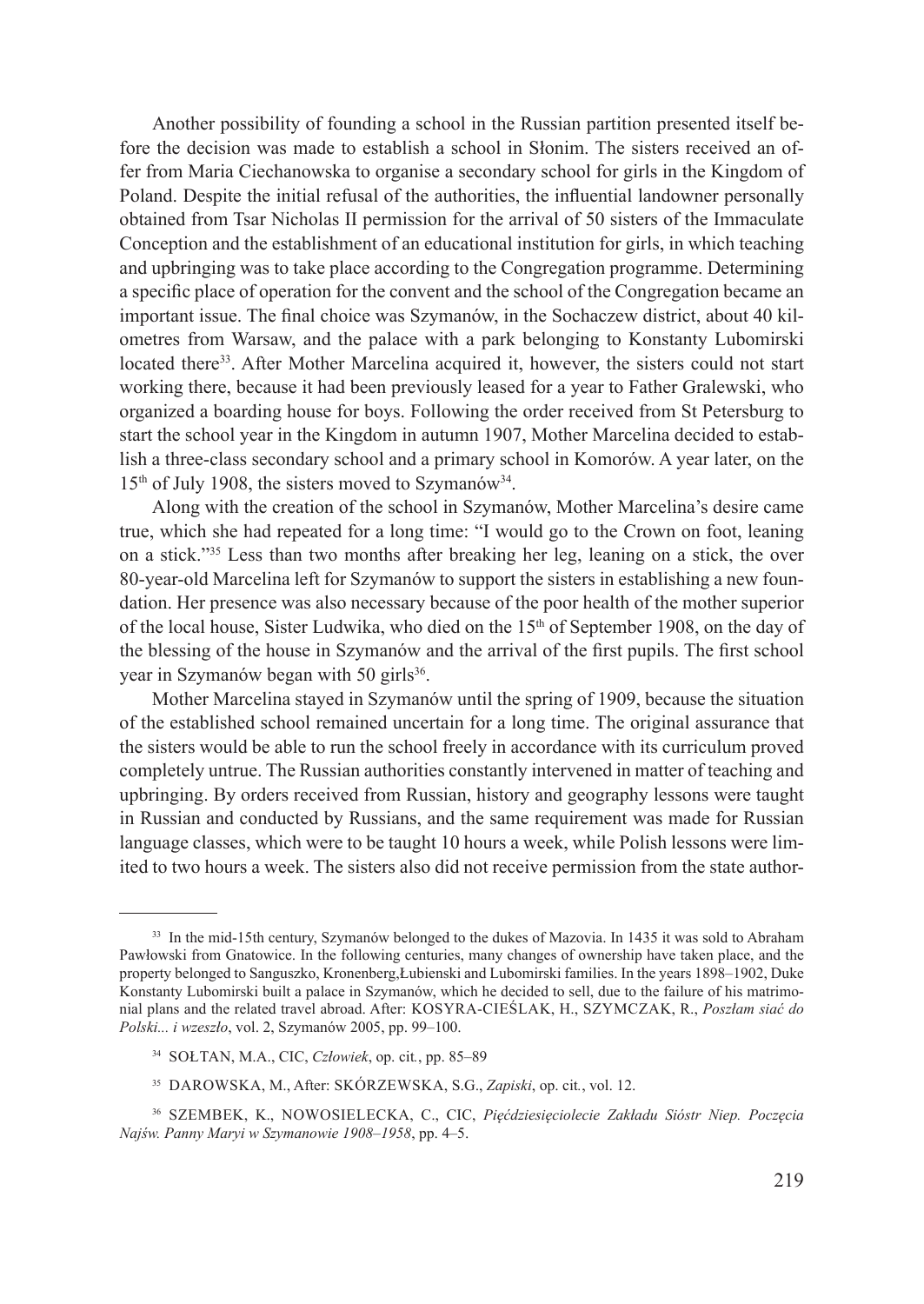ities to launch a fourth grade, so they conducted the classes "in secret". Exposed to numerous inspections, the sisters introduced two curricula and two types of textbooks, as well as an official and an actual timetable. Mrs Ciechanowska tried to counteract the defamatory opinions of Inspector Kujałowicz in St Petersburg, among other things by inviting significant persons to Szymanów, but it was not easy for the sisters to conduct educational activities in the Kingdom<sup>37</sup>. However, they could not stop their work because of the huge needs of the local community. That is why Mother Marcelina decided to expand the existing palace building, which turned out to be too small for the needs of the convent and the school. She personally laid a blessed cornerstone and the first brick under the new wing of the house. Two weeks later, she left Szymanów and never returned there again. She left her last and beloved foundation to God's care, believing that it would survive any repressions from the Russian Government<sup>38</sup>

#### **2. Blessed Marcelina Dąbrowska's views on education**

Mother Marcelina did not have any pedagogical training when she started working and teaching in Jazłowiec. However, she confided in God, who assured her that He would teach her to lead a congregation and support her in the realisation of educational work. She was also aware of the importance of the task at hand, because, as she said, "it is the upbringing that roots the principles, forms the foundations for life, teaches how to live, and forms a being according to God's thought"39.

Mother Marcelina's perspective on the issue of upbringing was progressive at that time. She believed that "upbringing is the action of a rational being on another being similar to oneself, in order to develop and shape their physical, mental and moral abilities, to enable them to work on answering their calling and God's thought"40. Thus, in accordance with her assumptions, upbringing meant a comprehensive development of the student and mutual cooperation with the educator, not the forced shaping of children. It was to serve the purpose of discovering and fulfilling God's plan by the student.

In an effort to educate girls so as to enable them to understand their calling and prepare them for living in a given social and political reality, in 1872 Mother Marcelina established four main educational principles, which, by forming an inseparable whole, were to be the foundation of the nuns' educational work. The first of them was: "God is all – by all things unto God"41. It stemmed from her conviction that "human beings are created by

<sup>37</sup> Sołtan, M.A., CIC, *Matka. Życie i*, op. cit*.*, pp. 253–254.

<sup>38</sup> Jarząbek, A., CIC, *Życie, myśl i dzieło matki Marceliny Darowskiej współzałożycielki Zgromadzenia Sióstr Niepokalanek*, Warsaw 1990, p. 19.

<sup>39</sup> Darowska, M., *List do s. Karoli*, 03.07.1906, ISCA, sign. P.44.3.I.336.

<sup>40</sup> Skórzewska G., *Pedagogika*, *Podręcznik opracowany na podstawie notatek z konferencji i wykładów m. Marceliny Darowskiej, przez nią autoryzowany*, Jazłowiec 1911, p. 1.

<sup>41</sup> Darowska, M., *Kartki*, part I, chapter XII, ISCA, sign. P.20.5.I.1.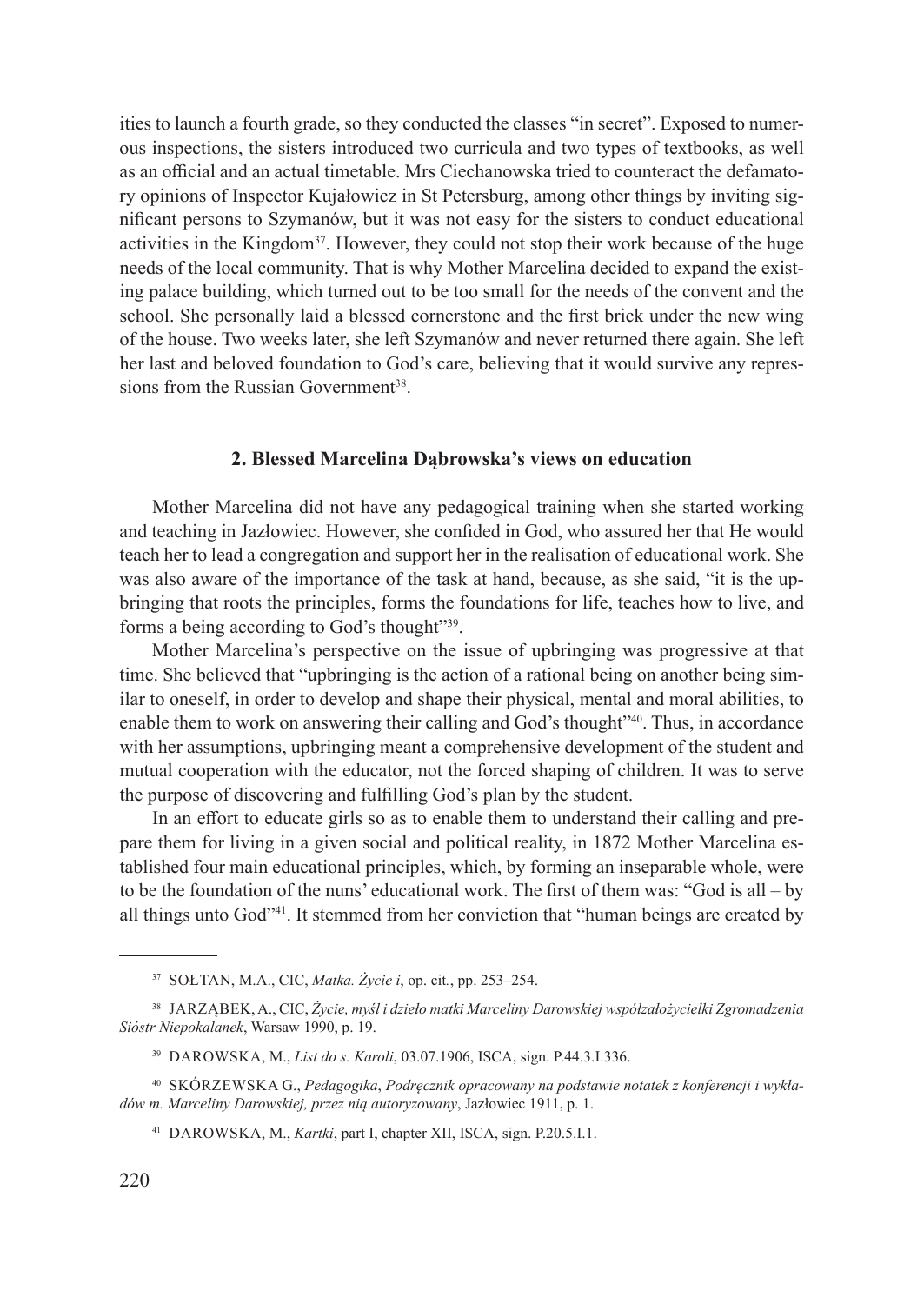God and for God, God provides them everything that they need and they depend on God; they are like God; they need God, seek Him and turn towards Him with their very nature. This relationship is the essence of every creation, and it binds God to the masterpiece of His hand"42. Therefore, according to the Mother Superior, the most important task of educators was to help children discover the closeness of God and to learn how to function in this new reality. Mother Marcelina expressed this in the following way: "love children's souls, teach them to love God and live for Him. Give them God in all things, and you will secure them and enrich them for life, for eternity; love them, for God loves them and they were entrusted to you by Him. You are their liaison with the Lord: work with Him<sup>343</sup>.

Bearing in mind the overarching goal of knowing God and reconciliation with Him, Mother Marcelina set out the necessary measures that would lead to its realisation. Among them, she listed the knowledge of the Creator, faith (realised through prayer and actions in life) and participation in spiritual life (primarily by receiving the Holy Sacraments). She pointed out that, after teaching religion, prayer in particular is an important element of a good Christian life, because it ensures an inner balance and leads to openness towards God and the needs of others. That is why she encouraged the students: "learn to talk with Him, present your worries to Him and communicate with Him on each new day. Ask for everything you need, think about fulfilling your obligations, make good declarations"<sup>44</sup>.

Mother Darowska also appreciated the value of retreats, treating them as an important means of working on spiritual development. This is evidenced by her statement: "I do not know any spiritual exercises more abundant in grace and fruit, with better effects than retreats. […] Sometimes good retreats are the foundation of the whole building of perfection, of all our spiritual life; just one retreat can suffice for the entirety of our life..."<sup>45</sup>. However, the use of this religious aid always required a thorough reflection, and taking under consideration the needs of a given soul.

Having in mind the additional support for the spiritual development of the students, the Mother Superior established the Combined Congregation of the Children of Mary Immaculate. The girls who belonged to the association were supposed to better themselves, that is, to live with God and renounce themselves. Before entering into the Congregation, the student had to prepare herself adequately and reach an appropriate level of spiritual development, meet the high demands and renounce belonging to any non-Catholic societies, as well as commit their lives "to strengthening Catholicism, spreading it and defending it with their example<sup>246</sup>. Mother Marcelina saw the value of the formation of girls' religious attitudes through participation in the association, which is why she additionally edited the *Książka do nabożeństwa Dzieci Maryi Niepokalanie poczętej*47 (Book of Prayer for

<sup>45</sup> Kosyra-Cieślak, H., Szymczak, R., *Poszłam siać*, op. cit*.*, vol. 1, p. 392.

<sup>42</sup> Eadem, *Kartki*, part II, chapter I, ISCA, sign.. P. 20.5. I. 2.

<sup>43</sup> Eadem, *Rekolekcje Kapitulne*, 1909, lesson III, ISCA, sign. P. 20a. 1.IV.4.

<sup>44</sup> Eadem, *Rekolekcje dla wychodzących z zakładu panienek*, 1880, lesson VI, ISCA, no signature.

<sup>46</sup> Ibidem, p. 139.

<sup>47</sup> Darowska, M., *Książka do nabożeństwa Dzieci Maryi Niepokalanie Poczętej*, Brody 1909.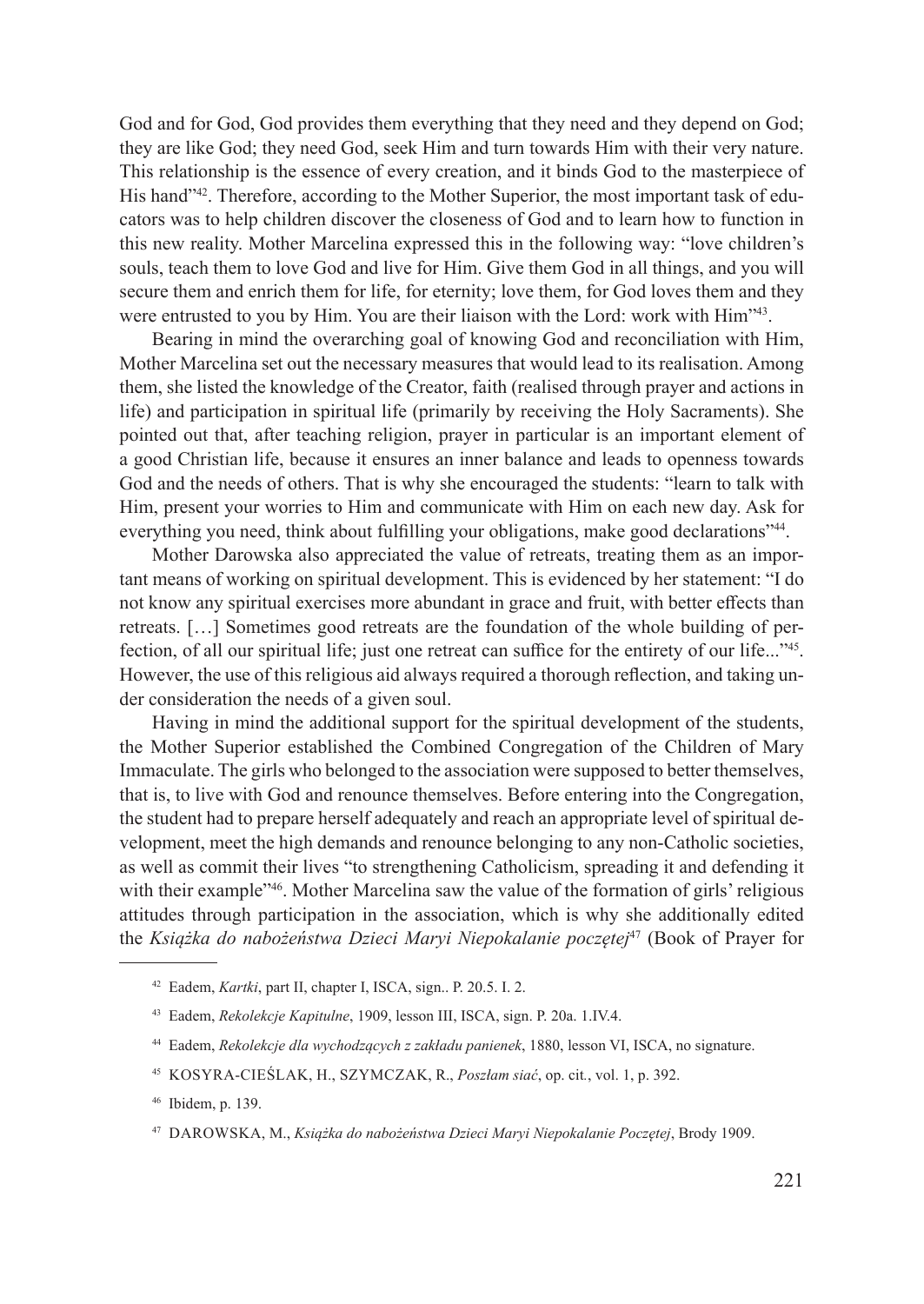the Children of Mary Immaculate), in which she included various prayers, excerpts from the Scripture, services and religious songs. All the activities undertaken in congregation schools were intended to prepare girls for adult lives, so that they could fulfil their calling in a Christian spirit and realise the idea of building the Kingdom of God on earth.

The second most important educational principle of Mother Marcelina was: "God made us Poles"48. In this simple statement, Mother Marcelina included the truth she expressed in her will: "in God's works, nothing happens without a thought. It is not without thought that humanity divided itself into nations, it is no coincidence that the Congregation for the Kingdom of God was built in Poland, and was entrusted by the Providence to Poles. God's thoughts must not be turned away, because that would be the sin of sacrilege. Therefore, in our upbringing we have to respect our nationality, this quality of God's thought in the peoples; to cleanse it in the children entrusted to us from any foreign influences by developing its understanding and through love for it. We should, in a word, educate our students in Polish – to be Poles, without disregarding anything good and beautiful given to us by foreign countries. This is the principle of our schools in Poland"49. According to the Mother Superior, each nation, functioning at a certain point in time in history, has its own individual destiny to fulfil. Citizens are therefore left to discover and carry it out That is why the Mother Superior recommended developing a well-understood patriotism in children.

In relation to the Polish nation, the Mother Superior saw God's will in defending the "truth and the Church"<sup>50</sup>. Truth has always been a paramount value for her, so she did not accept any manifestation of despotism and enslavement, for they destroyed the truth. The defence of the Church in relation to the Congregation meant fervent prayer and obedience to the Pope. She observed with great sadness that there was a lack of national awareness in society, and even among the sisters she did not see a deep understanding of their duty for the country. As a result, she tried to show them what true love for the homeland was about. She urged them to love their homeland "not only because of the fact that it is ours, but also because it is also God's land, that was given to us by the Lord. […] Let us work for the country not only because it is the land of our fathers and mothers, but also because it is the place given to us by the Creator, to fulfil his plan"51. The relationship between humans and their homeland should therefore have a religious character, since it is a gift from God.

Mother Marcelina also wrote: "Our task is to preserve the mother tongue and customs, type and nature in the young generation that was entrusted to us, purifying them from every influence that is human in nature, and that is Satan's work"52. This task was accomplished through patriotic education, which, in the congregation schools, was "interwoven" in a number of compulsory school subjects. This was made possible thanks to the fact that

<sup>48</sup> Eadem, *Kartki*, part I, chapter XII.

<sup>49</sup> Eadem, *Testament*, Borynicze, 1884, ISCA, sign. P.20.4.I.1.

<sup>50</sup> Eadem, *Komentarz do Reguły Braci Świeckich*, 1874, ISCA, sign. P.20.6.II.4.

<sup>51</sup> Skórzewska, G., CIC, *Pedagogika…*, pp. 85–86.

<sup>52</sup> Darowska, M., *O naukach i wychowaniu*, §7. ISCA, sigm. P.18.2.I.13.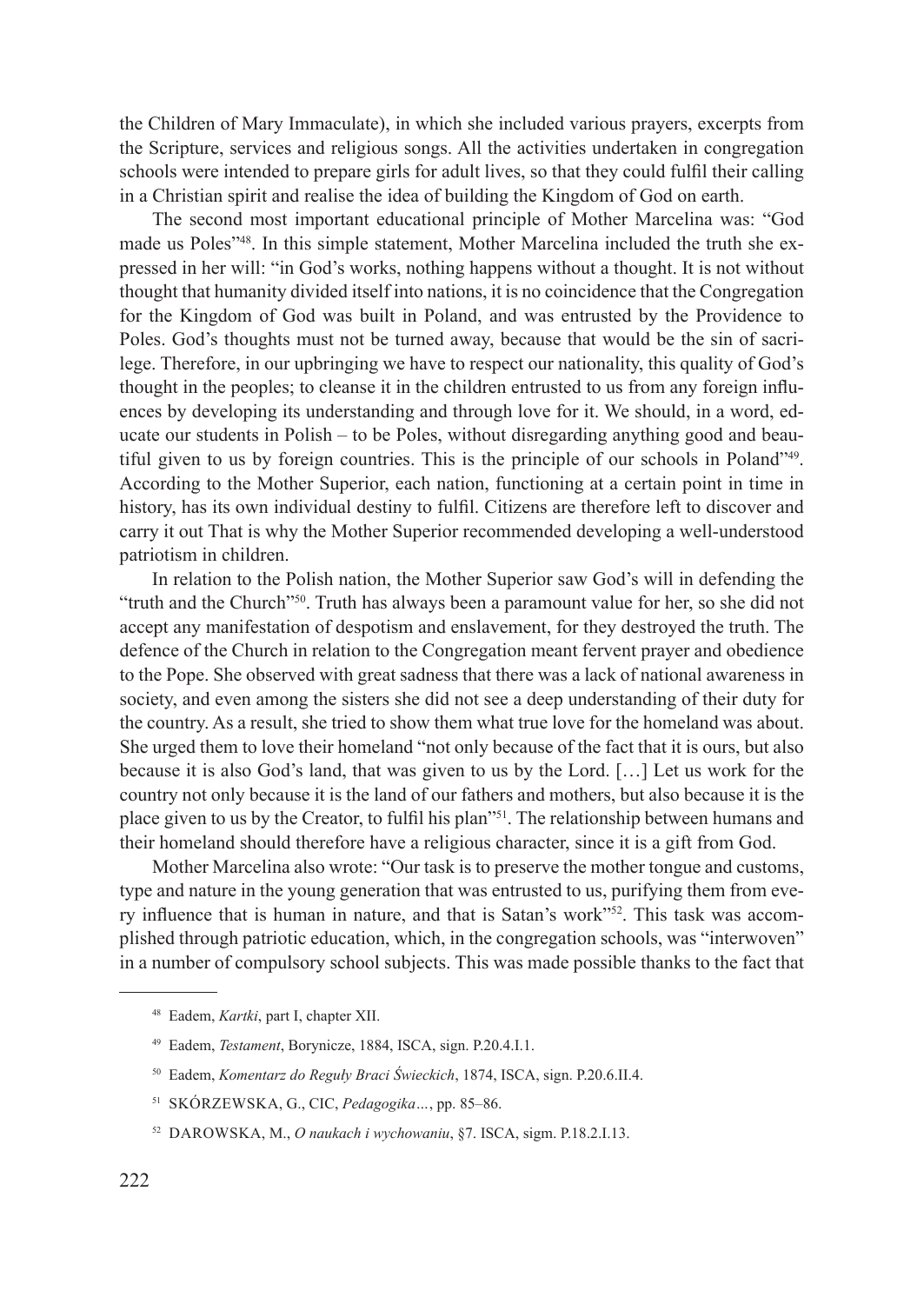the sisters' developed their independent curricula. Patriotic accents were particularly evident during Polish language, history and geography classes<sup>53</sup>.

The mother tried to instil patriotism in the hearts of her students, so that in the future they would cherish everything that is Polish and pass it on in their own homes. She appealed to them: "if thanks to you, the number of righteous, Christian families grows, a new force for the country will rise. Now, the world is corrupt because the family has fallen: its character has diminished – the spirit has disappeared – it is misunderstood and disrespected. Your task is to lift it up, carry it and put it in its right place. This is your task, my dear students – you need to live for  $God - to see Poland reborn<sup>354</sup>$ . The Mother Superior believed that the Sisters would contribute to the revival of their homeland through positive influence on their husbands, as well as Christian and patriotic upbringing of their children.

The third educational principle formulated by the Mother Superior reads as follows: "faithfulness to the duties of the state and place, which are an expression of God's will for everyone"55. It stemmed from the conviction that every human being was created by God to carry out certain tasks in a particular period of history, nation and family. In Mother Marcelina's conviction, God has given every individual their own place in the world, and thus imposed His obligations that are essential for the attainment of the highest goal: "the duties are like railings on the way of life; whoever does not stick to them and wanders beyond them, will inevitably stray from the good road and will never reach their goal. Disregarding duties is tantamount to disregarding God, and losing sight of the goal is losing sight of God<sup>56</sup>.

Recognising the great importance of being diligent and being aware that it was not a part of the Polish nature, Mother Marcelina required the students to keep their promises and to diligently carry out all duties entrusted to them. In her opinion, a failure to perform the duties or to keep a promise was a matter of conscience and a sin. She also recommended sisters: "treat children lovingly and be strict when it comes to their duties, avoid being soft, avoid ignoring the smallest ones; pray that God may give what we are not be able to give"57. In practice, therefore, sisters were not to force children to fulfil their duties, but rather to develop a sense of "duty, diligence, sensitivity, etc., in them. An example and a friendly explanation of what you want to see in them, explanation in good moments, leading to friendly understanding"<sup>58</sup>. They were supposed to instil a love for rights and obligations in children, so that they would respect them out of conviction, rather than because they had to.

<sup>53</sup> Ibidem.

<sup>54</sup> Eadem, *Cztery Pogadanki rekolekcyjne*, Jazłowiec, 1904, p. 35.

<sup>55</sup> Eadem, *Kartki*, part I, chapter XII.

<sup>56</sup> Ibidem.

<sup>57</sup> Eadem, *List do s. Wandy*, 27.IV.1888, ISCA, sign. P. 45. 2. IV.113.

<sup>58</sup> Eadem, *List do s. Zofii*, 13.XII.1902, ISCA, sign. P. 50. 4. II.30.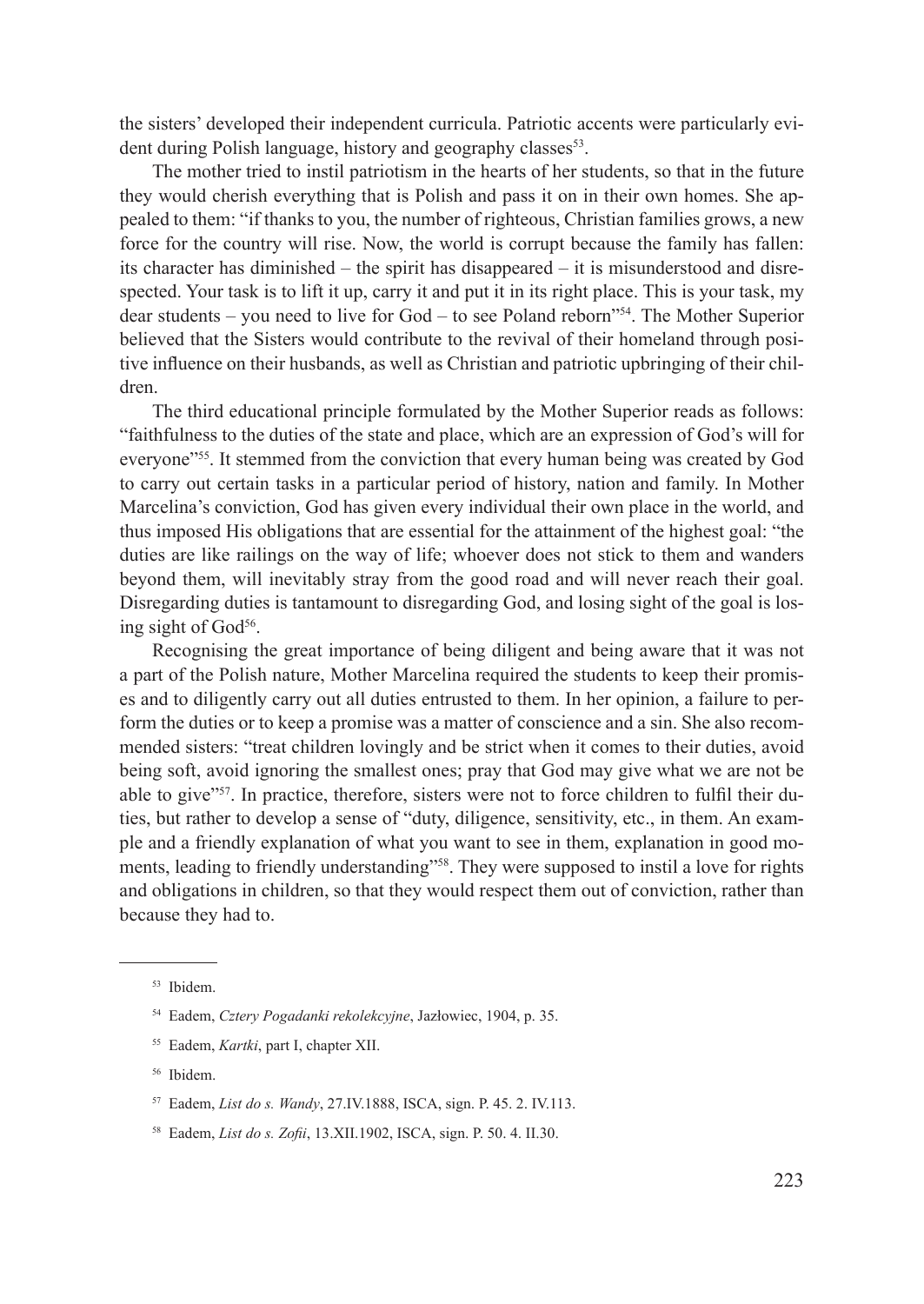The superior of the Congregation, when talking about girls' duties, took into account both religious and moral responsibilities as well as the household duties assigned to each woman. She recommended, therefore "that our children should be able to practice crafts and farm work, so that they can teach others or supervise the work, and should the need arise, be able to help themselves and earn their living"59. Mother Marcelina wanted to ensure that girls were prepared for a life in different conditions, also in a situation where they had to live on their own and sustain themselves. However, it was not a good form at that time to talk about paid work for girls from good homes, because the public did not yet accept women from higher classes working to earn their living.

Regardless of the conventions at the time, congregation schools prepared girls for managing servants, as well as doing household work on their own. They were taught cooking, making preserves, budgeting, sewing and women's works. This practice was not always met with understanding of the students' parents. Marcelina was met with comments that it was not advisable for the ladies to do work unworthy of their social class. Such an approach was completely alien to the Mother Superior, who believed that in order to be able to demand good work from others, it was first of all necessary to work well. She did not accept the lack of cleanliness, inability to organise work, laziness, lavish lifestyle and underpaying employees.

In the last principle of education, Mother Marcelina recommended: "teach children to think and to be aware of what they do, what they think and say, so that nothing is unsubstantiated, conflicted or devoid of purpose"<sup>60</sup>. This principle has been widely applied both in upbringing and in Immaculatine education. The following recommendation of the Mother Superior referred to it: "Sisters will pursue the way of reason to convince their children, because we do not need thoughtless machines, but wise and persistent women! We do not need submissive girls, we need women with a strong conviction, strong spirit and therefore strong influence – that is who you should prepare for the country!"61. Such demands could sound strange at that time, but Mother Marcelina insisted: "when developing one's mind, you should not lead them astray, give them a foundation of truth; do not excite their imagination – teach them to think, think logically, basing their conclusions and judgements not on hypotheses, but on the widely recognised truths, on experiments and experiences; teach them to realise, to think without conducting an unending analysis without reaching conclusions"62.

The superior wanted the students to be convinced that their knowledge, which they would pass on to others, was based on solid foundations. In the future, they should act on the basis of their own conviction – conscience, at the same time is their wisdom. The system of education applied in Congregation schools was designed in such a way as to foster the development of independent judgements and beliefs, acquisition of the ability to eval-

<sup>59</sup> Eadem, *O naukach i wychowaniu*, §17.

<sup>60</sup> Eadem, *Kartki*, part I, chapter XII.

<sup>61</sup> Eadem, *List do M. Józefy*, 18.IV.1856, ISCA, sign. P.4.1.III.22.

<sup>62</sup> Eadem, *List do S. Zofii*, 11.X.1901, ISCA, sign. P.50.4.II.23.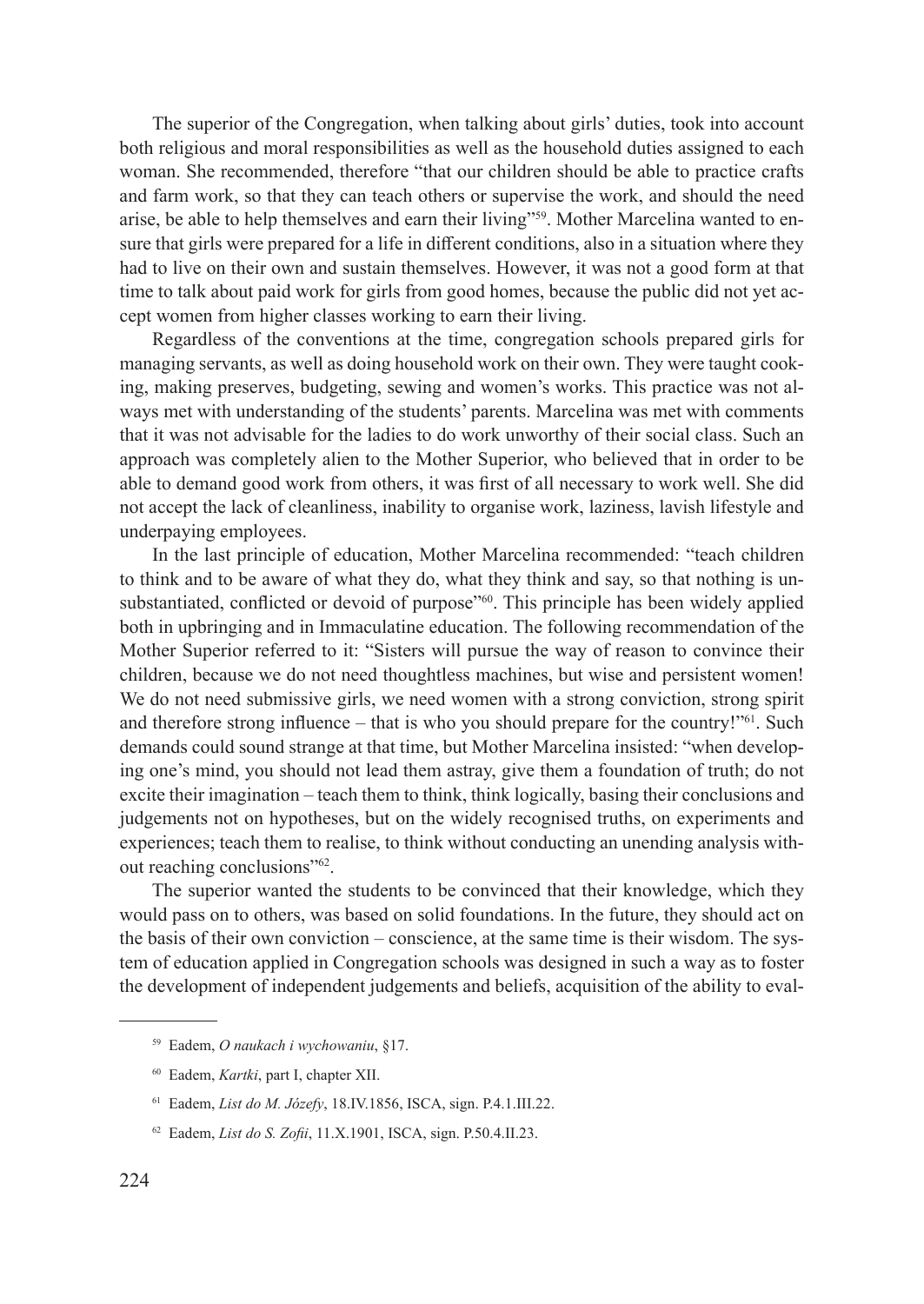uate, analyse and synthesise, as well as the acquisition of the ability to discuss. In addition, it enabled them to achieve a valuable ability to look critically at one's own personality, assimilated knowledge or existing ideologies. In adult life, Immaculatine students were supposed to be women who have their own view of the world and express their own thoughts and opinions without feeling embarrassed.

The above principles formed the foundation of the educational work of the Sisters of the Immaculate Conception. Mother Marcelina emphasised, however, that every human being discovers their vocation throughout their life. Therefore, the essence of upbringing in Congregation schools was the emancipation of mind, heart and will, as well as preparing girls for improving themselves, understood as continuous work on themselves<sup>63</sup>.

# **3. Conclusions**

Marcelina Darowska died on the 5th of January 1911<sup>64</sup>. However, the educational work she initiated continues to this day. Nowadays, the Sisters of the Immaculate Conception run schools and kindergartens in Jarosław, Nowy Sącz, Szymanów, Wałbrzych, Warsaw and Łomianki $65$ , bringing up the next generations, according to the recommendations of their mother, in a Christian, patriotic and practical spirit. In their educational work, the Sisters implement the principles established by the Mother Superior and her educational recommendations. Individualisation, patience and ensuring family atmosphere all occupy an important place in Immaculatine education. Despite the passage of time, the Mother Superior's postulates for the upbringing to be adapted to the needs and abilities of each and every student, and for the sisters to not focus on achieving results, but carry out their work with the belief that it will bring the intended results in the future, still remain valid.

Mother Marcelina had high expectations towards other nuns, which is evidenced by her words: "the teacher should develop without exertion, enrich without overburdening, bring up without exaltation; teach practicality without depriving of poetry, harden without making them dense, and refine them, while shielding them from exaggeration. Clean, sensitise conscience without allowing for scruples; teach love – without oversensitivity, devotion without ridicule. Get closer to them in games, without losing religious seriousness – without diminishing oneself – in order to be able to lift them up to the height of their task."66 At the same time, she was aware that Immaculatine education is connected with bearing a number of sacrifices and overcoming difficulties. However, she believed that, given the importance of raising girls as future members of families and society, it was the only right way to do it. This belief is shared by contemporary sisters who, having faced the

<sup>63</sup> Jabłońska-Deptuła, E., *Zakorzeniać nadzieję. M. Marcelina Darowska o rodzinie i dla rodziny*, Lublin 2007, p. 21.

<sup>64</sup> Eadem, *Marcelina…*, p. 149.

<sup>65</sup> www.niepokalanki.pl/index.php/dziela/szkoly-i-przedszkola (retrieved om 02.10.2016).

<sup>66</sup> Darowska, M., *Kartki*, part I, chapter XII.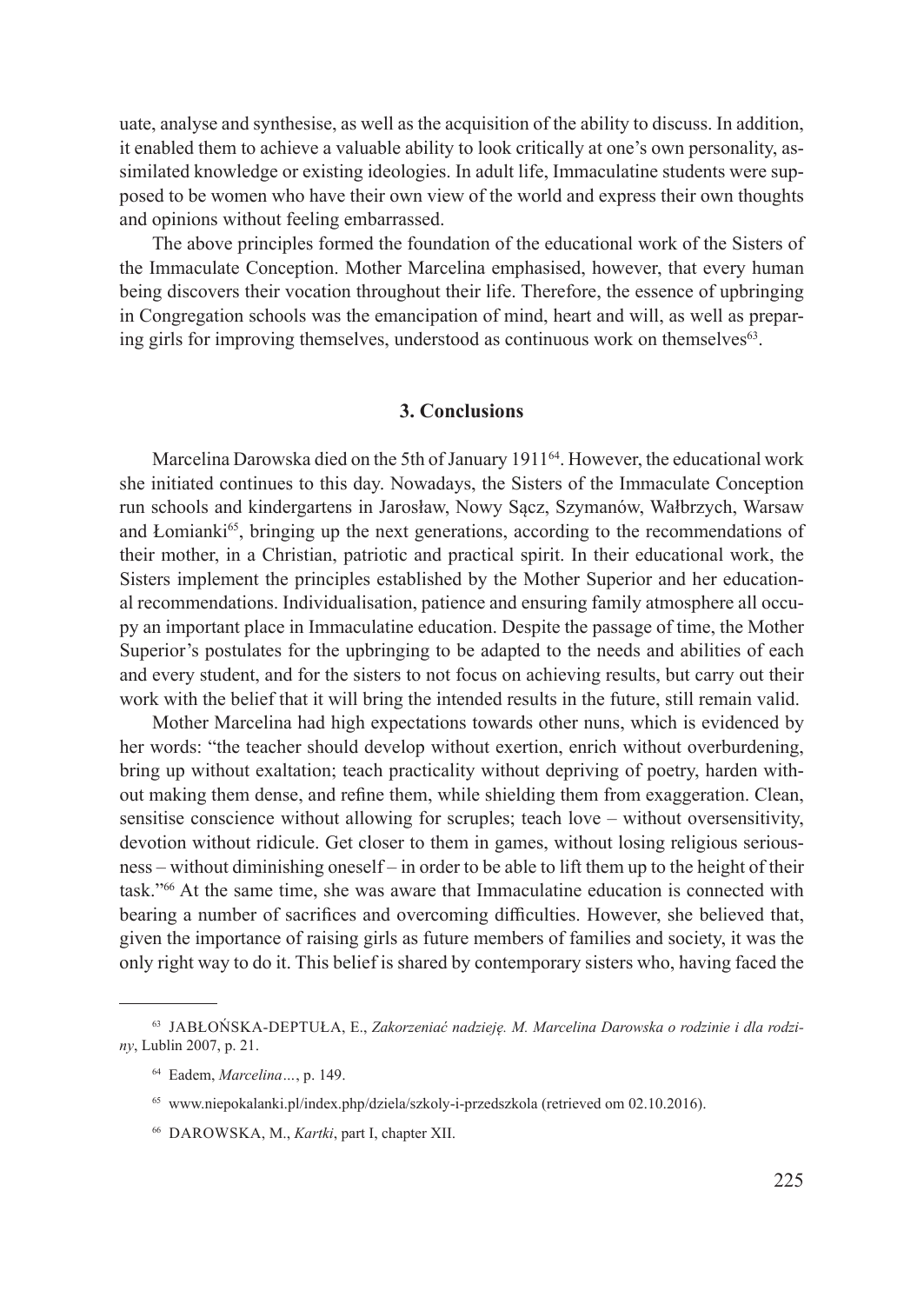need to update the Mother Superior's message to the current social reality, remain faithful to her key assumptions and have been bringing up children for 150 years in a unique Immaculatine spirit.

# **Works cited**

### I. Archive sources

- Darowska, M., *Coś co poprzedziło. Autobiografia (Kilka lat z życia Matki Marceliny przez nią same spisane)*, Immaculatine Sisters Congregation Archive, sign. P.20.1.I.1.
- Darowska, M., *Kartki*, cz. I, Immaculatine Sisters Congregation Archive, sign. P.20.5.I.1.
- Darowska, M., *Kartki*, cz. II, Immaculatine Sisters Congregation Archive, sign. P. 20.5. I. 2.
- Darowska, M., *Komentarz do Reguły Braci Świeckich*, 1874 r., Immaculatine Sisters Congregation Archive, sign. P.20.6.II.4.
- Darowska, M., *List do J. Felińskiego*, 28.09.1876 r. (kopia), Immaculatine Sisters Congregation Archive, sign. P.8.2.I.46.
- Darowska, M., *List do m. Józefy*, 18.IV.1856, Immaculatine Sisters Congregation Archive, sign. P.4.1.III.22.
- Darowska, M., *List do s. Filomeny*, 3.XII.1901, Immaculatine Sisters Congregation Archive, sign. P.39.2.II.736.
- Darowska, M., *List do s. Filomeny*, 8.XII.1901, Immaculatine Sisters Congregation Archive, sign. P.39.2.II.737.
- Darowska, M., *List do s. Józefy*, 6.VII.1894, Immaculatine Sisters Congregation Archive, sign. P.36.4.II.692.
- Darowska, M*.*, *List do s. Karoli*, 03.07.1906, Immaculatine Sisters Congregation Archive, sign. P.44.3.I.336.
- Darowska, M., *List do s. Wandy*, 27.IV.1888, Immaculatine Sisters Congregation Archive, sign. P. 45. 2. IV.113.
- DAROWSKA, M., *List do s. Zofii*, 11.X.1901, Immaculatine Sisters Congregation Archive, sign. P.50.4.II.23.
- Darowska, M., *List do s. Zofii*, 13.XII.1902 r., Immaculatine Sisters Congregation Archive, sign. P. 50. 4. II.30.
- DAROWSKA, M., *O naukach i wychowaniu*, Immaculatine Sisters Congregation Archive, sign. P.18.2.I.13.
- Darowska, M., *Rekolekcje Kapitulne* 1909, Nauka III, Immaculatine Sisters Congregation Archive, sign. P. 20a. 1.IV.4.
- Darowska, M., *Rekolekcje dla wychodzących z zakładu panienek*, 1880 r., Immaculatine Sisters Congregation Archive.
- DAROWSKA, M., *Testament*, Borynicze 1884 r., Immaculatine Sisters Congregation Archive, sign. P.20.4.I.1.
- Skórzewska, G., CIC, *Zapiski o Matce naszej*, Immaculatine Sisters Congregation Archive, sign. F VII 1.
- *Wspomnienia Cezaryny z Kotowiczów Zakrzewskiej (siostry Marceliny). Podyktowane wnuczce Janinie i przesłane siostrom niepokalankom w 1906 r*., Immaculatine Sisters Congregation Archive, sign. P.93a.1.I.1.